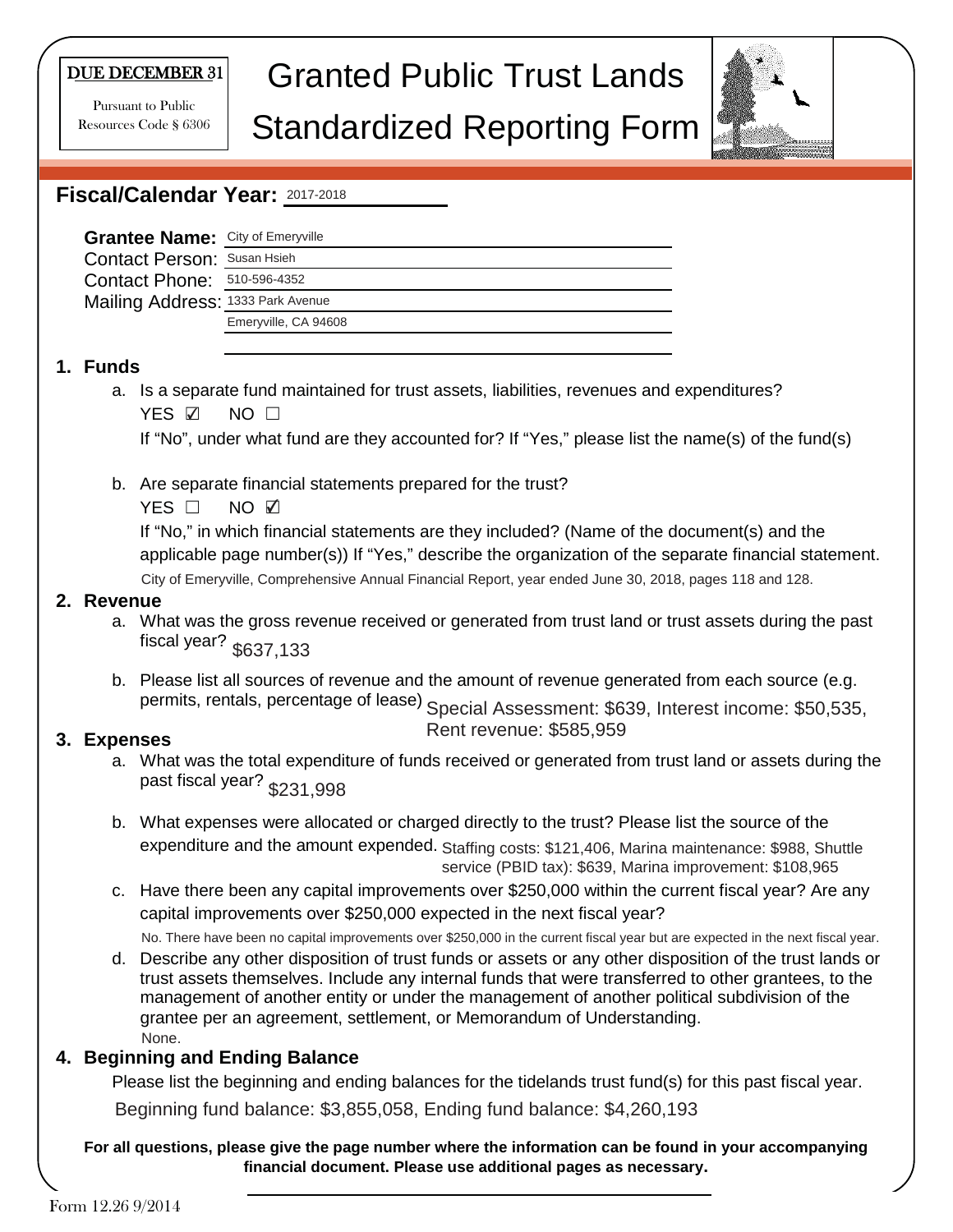#### **COMBINING BALANCE SHEET NONMAJOR GOVERNMENTAL FUNDS JUNE 30, 2018**

|                                                                                      | <b>Special Revenue Funds</b>    |         |    |                                              | <b>Capital Projects Funds</b> |                             |    |                              |  |
|--------------------------------------------------------------------------------------|---------------------------------|---------|----|----------------------------------------------|-------------------------------|-----------------------------|----|------------------------------|--|
|                                                                                      | <b>Measure B-</b><br><b>VRF</b> |         |    | Code<br><b>Enforcement</b><br><b>Reserve</b> |                               | 1999 Revenue<br><b>Bond</b> |    | <b>Marina</b><br>Improvement |  |
| <b>Assets</b><br>Cash and investments                                                | \$                              | 219,623 | \$ | 302,482                                      | \$                            | 1,903,177                   | \$ | 4,214,358                    |  |
| Receivables:                                                                         |                                 |         |    |                                              |                               |                             |    |                              |  |
| Accounts                                                                             |                                 |         |    |                                              |                               |                             |    | 37,940                       |  |
| <b>Taxes</b><br>Due from other governments                                           |                                 | 8,603   |    |                                              |                               |                             |    |                              |  |
| Accrued interest                                                                     |                                 | 389     |    | 507                                          |                               | 3,593                       |    | 7,895                        |  |
| Notes and loans                                                                      |                                 |         |    |                                              |                               |                             |    |                              |  |
| Prepaid costs                                                                        |                                 |         |    |                                              |                               |                             |    |                              |  |
| Restricted assets:<br>Cash and investments                                           |                                 |         |    |                                              |                               |                             |    | 5,461                        |  |
| <b>Total Assets</b>                                                                  | \$                              | 228,615 | \$ | 302,989                                      | \$                            | 1,906,770                   | \$ | 4,265,654                    |  |
|                                                                                      |                                 |         |    |                                              |                               |                             |    |                              |  |
| Liabilities, Deferred Inflows of Resources,<br>and Fund Balances                     |                                 |         |    |                                              |                               |                             |    |                              |  |
| <b>Liabilities</b>                                                                   |                                 |         |    |                                              |                               |                             |    |                              |  |
| Accounts payable                                                                     | \$                              | 1,000   | \$ |                                              | \$                            | 450                         | \$ |                              |  |
| <b>Accrued liabilities</b>                                                           |                                 |         |    |                                              |                               |                             |    |                              |  |
| Unearned revenues<br>Deposits payable                                                |                                 |         |    |                                              |                               |                             |    | 5,461                        |  |
| <b>Total Liabilities</b>                                                             |                                 | 1,000   |    |                                              |                               | 450                         |    | 5,461                        |  |
| <b>Deferred Inflows of Resources</b>                                                 |                                 |         |    |                                              |                               |                             |    |                              |  |
|                                                                                      |                                 |         |    |                                              |                               |                             |    |                              |  |
| Unavailable revenues                                                                 |                                 |         |    |                                              |                               |                             |    |                              |  |
| <b>Total Deferred Inflows of Resources</b>                                           |                                 |         |    |                                              |                               |                             |    |                              |  |
| <b>Fund Balances</b>                                                                 |                                 |         |    |                                              |                               |                             |    |                              |  |
| <b>Restricted for:</b>                                                               |                                 |         |    |                                              |                               |                             |    |                              |  |
| Community development projects<br>Public safety                                      |                                 |         |    |                                              |                               |                             |    |                              |  |
| Public works                                                                         |                                 | 227,615 |    | 302,989                                      |                               |                             |    |                              |  |
| Capital projects                                                                     |                                 |         |    |                                              |                               | 1,906,320                   |    |                              |  |
| Debt service                                                                         |                                 |         |    |                                              |                               |                             |    |                              |  |
| <b>Small Business Incentive</b><br>Community services                                |                                 |         |    |                                              |                               |                             |    |                              |  |
| Environmental programs                                                               |                                 |         |    |                                              |                               |                             |    |                              |  |
| <b>Committed to:</b>                                                                 |                                 |         |    |                                              |                               |                             |    |                              |  |
| Community development projects                                                       |                                 |         |    |                                              |                               |                             |    |                              |  |
| Facility maintenance<br>Vehicle replacement                                          |                                 |         |    |                                              |                               |                             |    |                              |  |
| Information technology                                                               |                                 |         |    |                                              |                               |                             |    |                              |  |
| Assigned to:                                                                         |                                 |         |    |                                              |                               |                             |    |                              |  |
| Capital projects                                                                     |                                 |         |    |                                              |                               |                             |    | 4,260,193                    |  |
| Community services                                                                   |                                 |         |    |                                              |                               |                             |    |                              |  |
| <b>Total Fund Balances</b>                                                           |                                 | 227,615 |    | 302,989                                      |                               | 1,906,320                   |    | 4,260,193                    |  |
| <b>Total Liabilities, Deferred Inflows of</b><br><b>Resources, and Fund Balances</b> |                                 | 228,615 | \$ | 302,989                                      | \$                            | 1,906,770                   | \$ | 4,265,654                    |  |
|                                                                                      |                                 |         |    |                                              |                               |                             |    |                              |  |